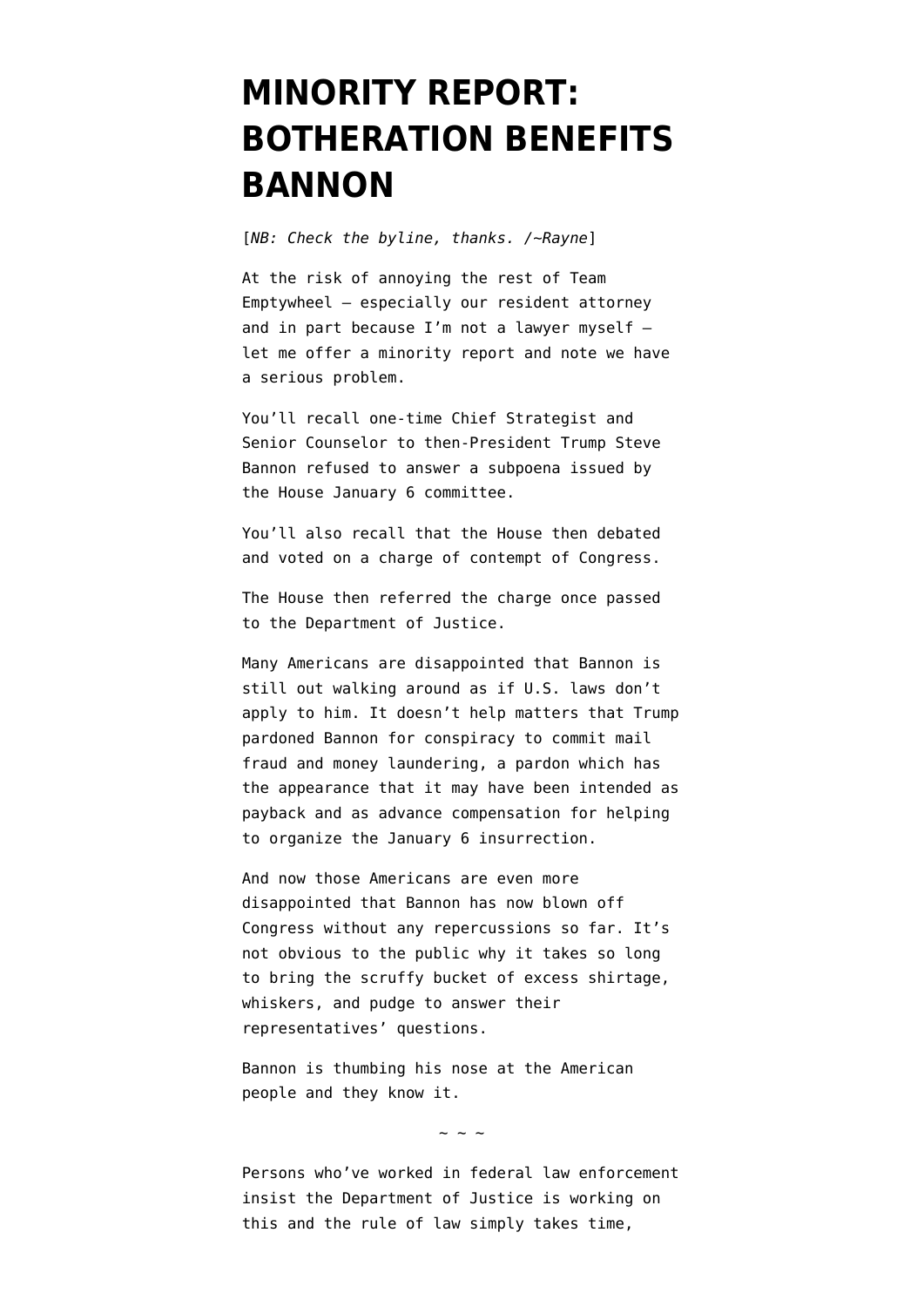chiding us not to be like those people, implying behavior like the "deplorables" who chant "Lock him up!"

> "We want a system of govt in which the rule of law works, not one that responds to crowds that loudly chant "lock him up"..while it's not easy to live thru the struggle to restore a functioning democracy, the hard work & even the waiting are worth doing" https://t.co/hMQXv9dwOO?amp=1 [8:19 AM · Nov 9, 2021·Twitter for iPhone](https://twitter.com/JoyceWhiteVance/status/1458061773458771971?ref_src=twsrc%5Etfw)

Except the American people have seen justice work too rapidly and unfairly for those who aren't privileged. They expect a reasonable effort to effect justice speedily; justice delayed is justice denied. The tick-tock has been annoyingly like water torture — drip, drip, drip wearing on stone:

> July  $1 - Six$  months after the insurrection the House January 6 committee was approved and formed.

> September 23 — It took two and a half months to subpoena Bannon who had been an advocate if not an organizer for the rally on January 5 and 6.

October 8 — President Biden refused to exert executive privilege over documents requested from the National Archives by the committee.

October 8 — Bannon was supposed to testify October 14 but his lawyer communicated on October 8 to the committee Bannon would not comply with the subpoena because former president Trump exerted a claim of executive privilege.

October 14 — Bannon does not report to the House committee.

October 19 — The committee began the process to hold Bannon in criminal contempt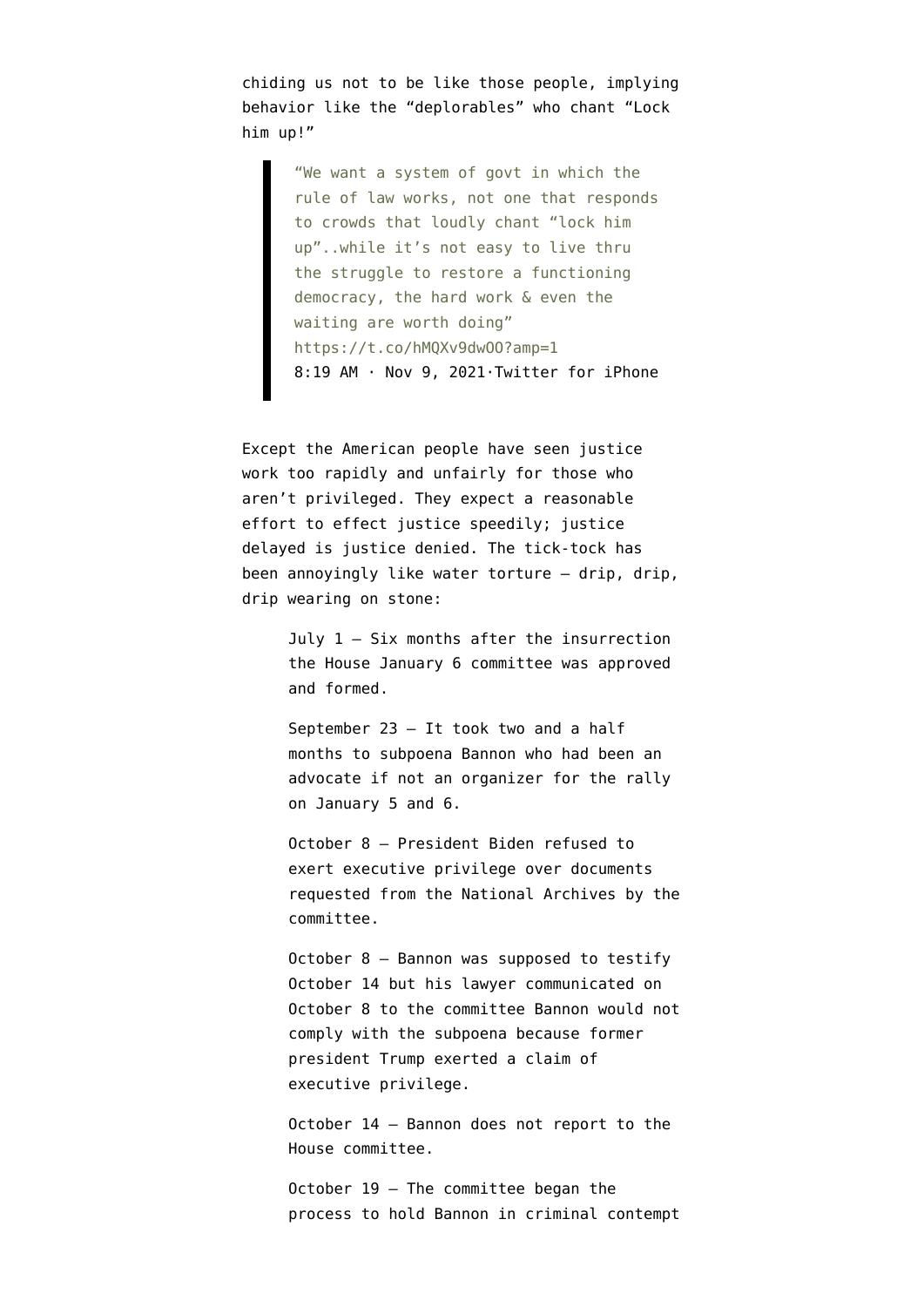on the date Bannon was supposed to testify; the committee voted unanimously on October 19 to hold Bannon in contempt.

October 21 — Congress [approved the charge](https://rules.house.gov/sites/democrats.rules.house.gov/files/CRPT-117hrpt152.pdf) on October 21 so that the charge could be referred to the Department of Justice.

October 25 — President Biden again refused to exert executive privilege over documents requested from the National Archives by the committee. No privilege has been claimed by Biden with regard to Bannon.

The public has *seen* no concrete action by DOJ in response to the contempt charge against Congress — a charge which should result in arresting Bannon, taking him into custody, and charging him with contempt until he complies.

23 days later, what the public *sees* is Bannon still doing whatever he does on any average day besides shave.

And the folks who've worked in law enforcement continue to say [this simply takes time.](https://www.msnbc.com/opinion/steve-bannon-s-subpoena-case-taking-longer-usual-s-good-n1283539)

 $\sim$  ~ ~

Except Congress itself is irritated, if Rep. Connolly's opinion is more widely shared among his colleagues:

> "I think the Justice Dept. takes too long and I think the courts take too long… We need to be getting things done in real time. People died because of the conspiracy that these people were involved in to overturn the election" – @GerryConnolly w/ @NicolleDWallace https://twitter.com/i/status/14578555317 25557766

[6:40 PM · Nov 8, 2021·Wildmoka](https://twitter.com/DeadlineWH/status/1457855531725557766?ref_src=twsrc%5Etfw)

Congress members have good reason to be irritated; if DOJ couldn't see ahead from Day One of the Biden administration that some Trump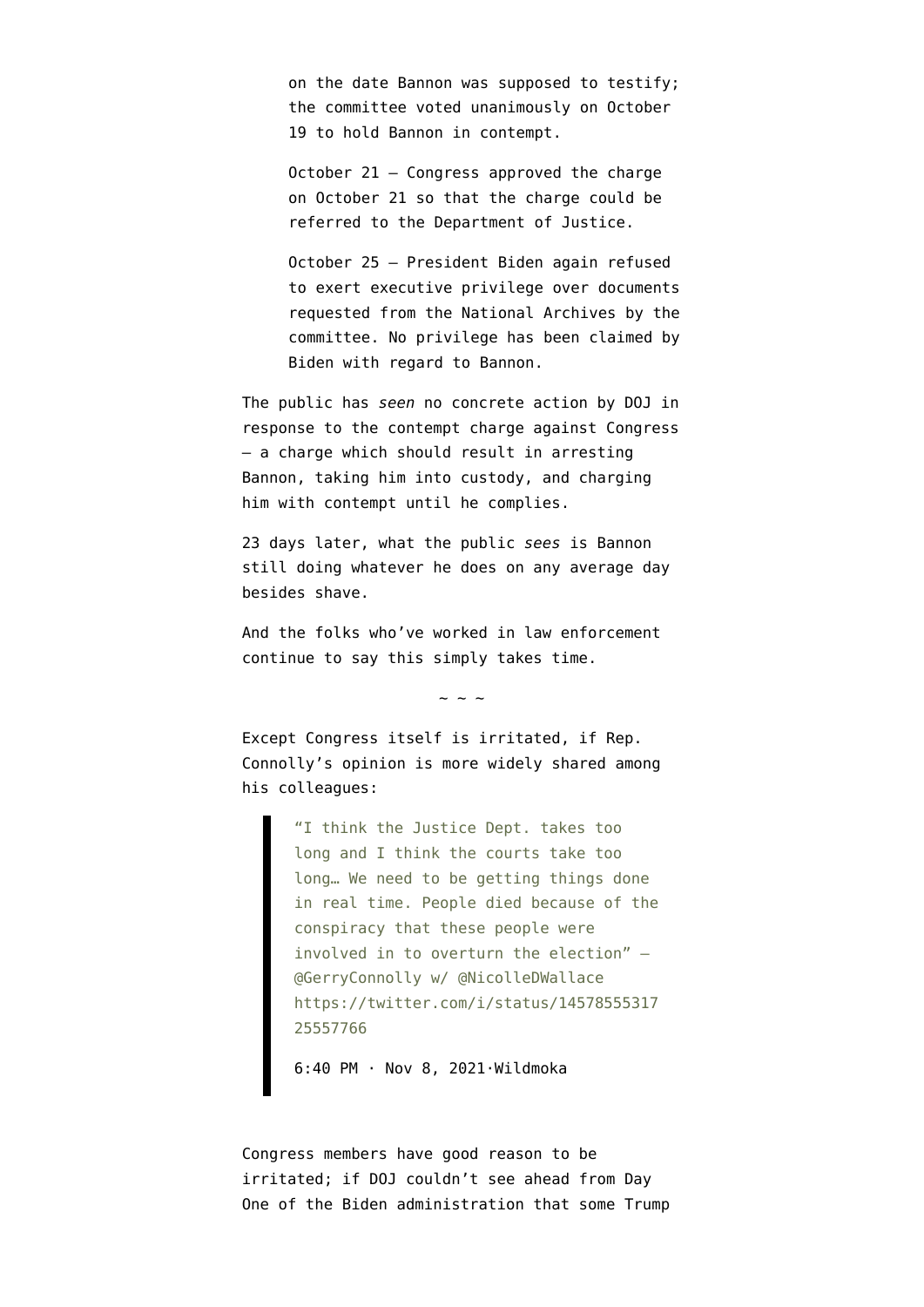administration officials, staffers, and other supporters would resist a Congressional investigation into any allegation of Trump or Trump-adjacent wrongdoing, they had to be naïve or grossly incompetent. The impeachment investigations gave ample examples of what would happen and hinted at worse.

DOJ could at least have made an effort to *appear* ready to deal with intransigent witnesses. It's not as if DOJ is unaware the public is bombarded with messaging all day long and in the absence of official messages, poor messaging will embed in the public's consciousness.

The DOJ also has no good excuse for failing to execute the contempt charge. Congressional Research Service has at least twice in the last decade examined Congress's ability to execute subpoenas and inherent contempt — the research has been done, it's all neatly spelled out. Vet it if necessary but it's pretty straightforward.

The biggest single reason DOJ shouldn't dally is that it cannot question Congress's [speech or](https://en.wikipedia.org/wiki/Speech_or_Debate_Clause) [debate](https://en.wikipedia.org/wiki/Speech_or_Debate_Clause). An attack on the Capitol Building while Congress was in session is the most obviously legitimate reason for the House to issue a subpoena. Congress must know as part of its necessary speech and debate what happened leading up to and during the attack [in order to:](https://january6th.house.gov/about)

> (2) identify, review, and evaluate the causes of and the lessons learned from the domestic terrorist attack on the Capitol regarding—

(A) the command, control, and communications of the United States Capitol Police, the Armed Forces, the National Guard, the Metropolitan Police Department of the District of Columbia, and other Federal, State, and local law enforcement agencies in the National Capital Region on or before January 6, 2021;

(B) the structure, coordination, operational plans, policies, and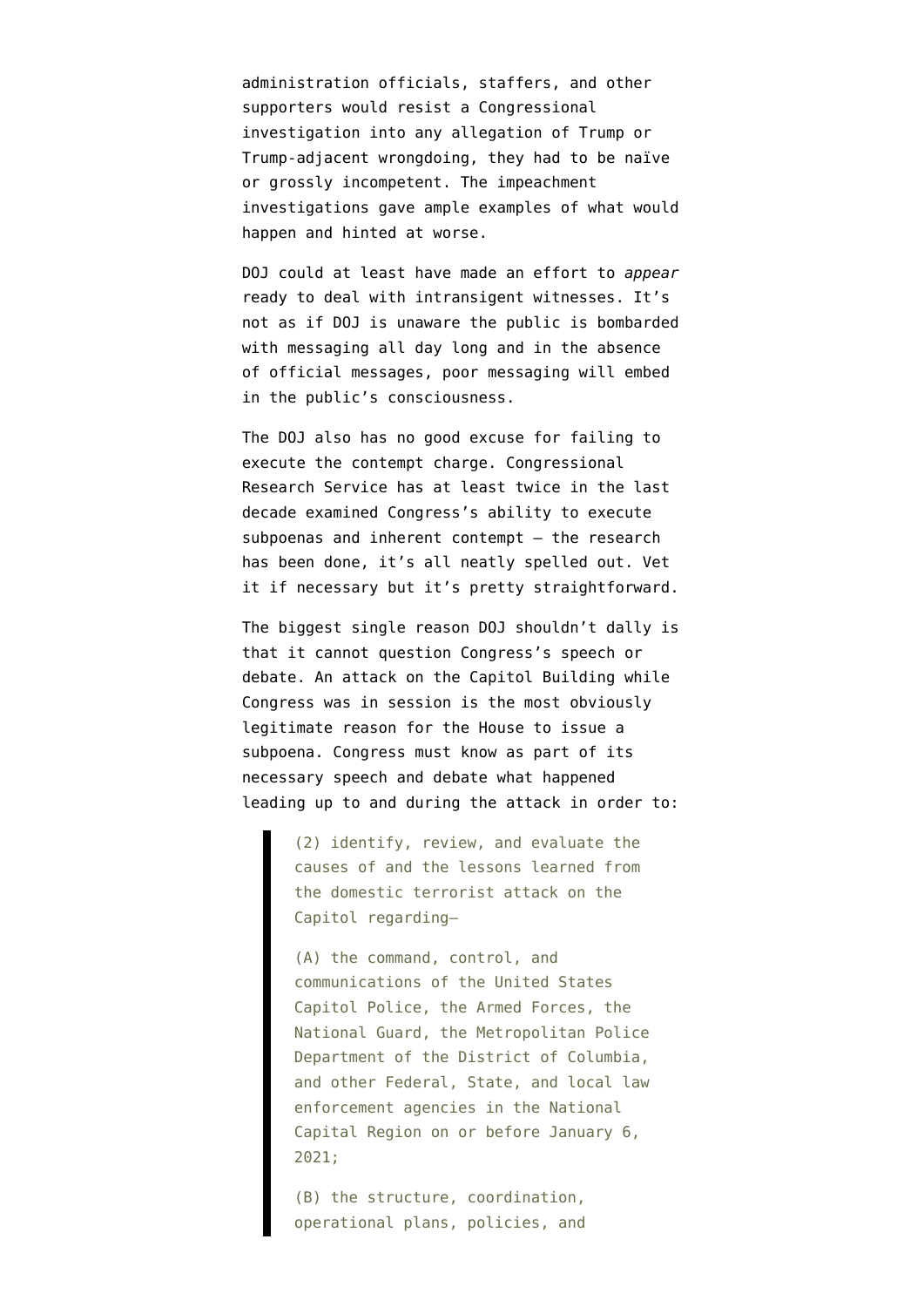procedures of the Federal Government, including as such relate to State and local governments and nongovernmental entities, and particularly with respect to detecting, preventing, preparing for, and responding to targeted violence and domestic terrorism;

(C) the structure, authorities, training, manpower utilization, equipment, operational planning, and use of force policies of the United States Capitol Police;

(D) the policies, protocols, processes, procedures, and systems for the sharing of intelligence and other information by Federal, State, and local agencies with the United States Capitol Police, the Sergeants at Arms of the House of Representatives and Senate, the Government of the District of Columbia, including the Metropolitan Police Department of the District of Columbia, the National Guard, and other Federal, State, and local law enforcement agencies in the National Capital Region on or before January 6, 2021, and the related policies, protocols, processes, procedures, and systems for monitoring, assessing, disseminating, and acting on intelligence and other information, including elevating the security posture of the United States Capitol Complex, derived from instrumentalities of government, open sources, and online platforms; and

(E) the policies, protocols, processes, procedures, and systems for interoperability between the United States Capitol Police and the National Guard, the Metropolitan Police Department of the District of Columbia, and other Federal, State, and local law enforcement agencies in the National Capital Region on or before January 6,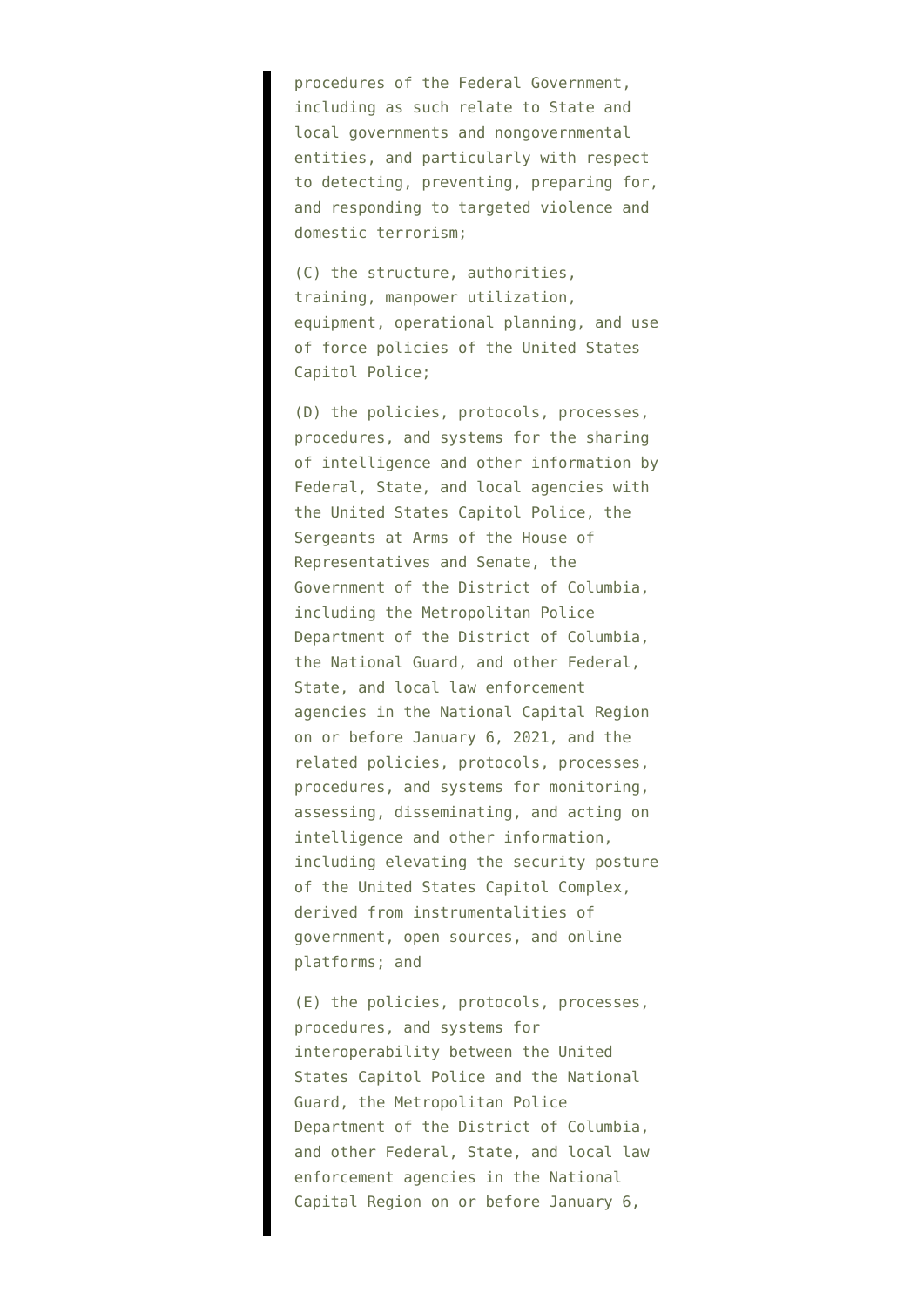2021; and

(3) issue a final report to the House containing such findings, conclusions, and recommendations for corrective measures described in subsection (c) as it may deem necessary.

All of which is part of Congress's legislative purview.

Nor should the DOJ find a way to punt to the judiciary since the court has already repeatedly agreed that under Article I, Section 8, Clause 18, Congress's implied powers of investigation are essential to its ability to legislate — and subpoenas are part of that power to investigate.

As for the excuse given by Bannon for not complying with the subpoena: executive privilege belongs to the office, not the person. The current executive has so far declined to exert privilege over anything Bannon provided to Trump during the eight months Bannon was a federal employee and adviser to Trump. There's no executive privilege over any acts Bannon exerted as a private individual on behalf of candidate Trump's campaign; Bannon can avail himself of his Fifth Amendment rights when questioned by the January 6 committee as he and his attorney feel appropriate.

The charge is dirt simple and obvious: Bannon didn't comply with the subpoena, violating [2 USC](https://www.law.cornell.edu/uscode/text/2/192) [192 – Refusal of witness to testify or produce](https://www.law.cornell.edu/uscode/text/2/192) [papers](https://www.law.cornell.edu/uscode/text/2/192), and [2 USC 194 – Certification of failure](https://www.law.cornell.edu/uscode/text/2/194) [to testify or produce; grand jury action.](https://www.law.cornell.edu/uscode/text/2/194) He's not the executive, nor is Trump the executive, and the current executive has made no claim, making Bannon's claim of executive privilege at Trump's request invalid.

 $\sim$  ~ ~

The January 6 committee is investigating a domestic terrorist attack upon the United States Capitol Complex, interfering with government operations. Though fewer deaths resulted, it's a